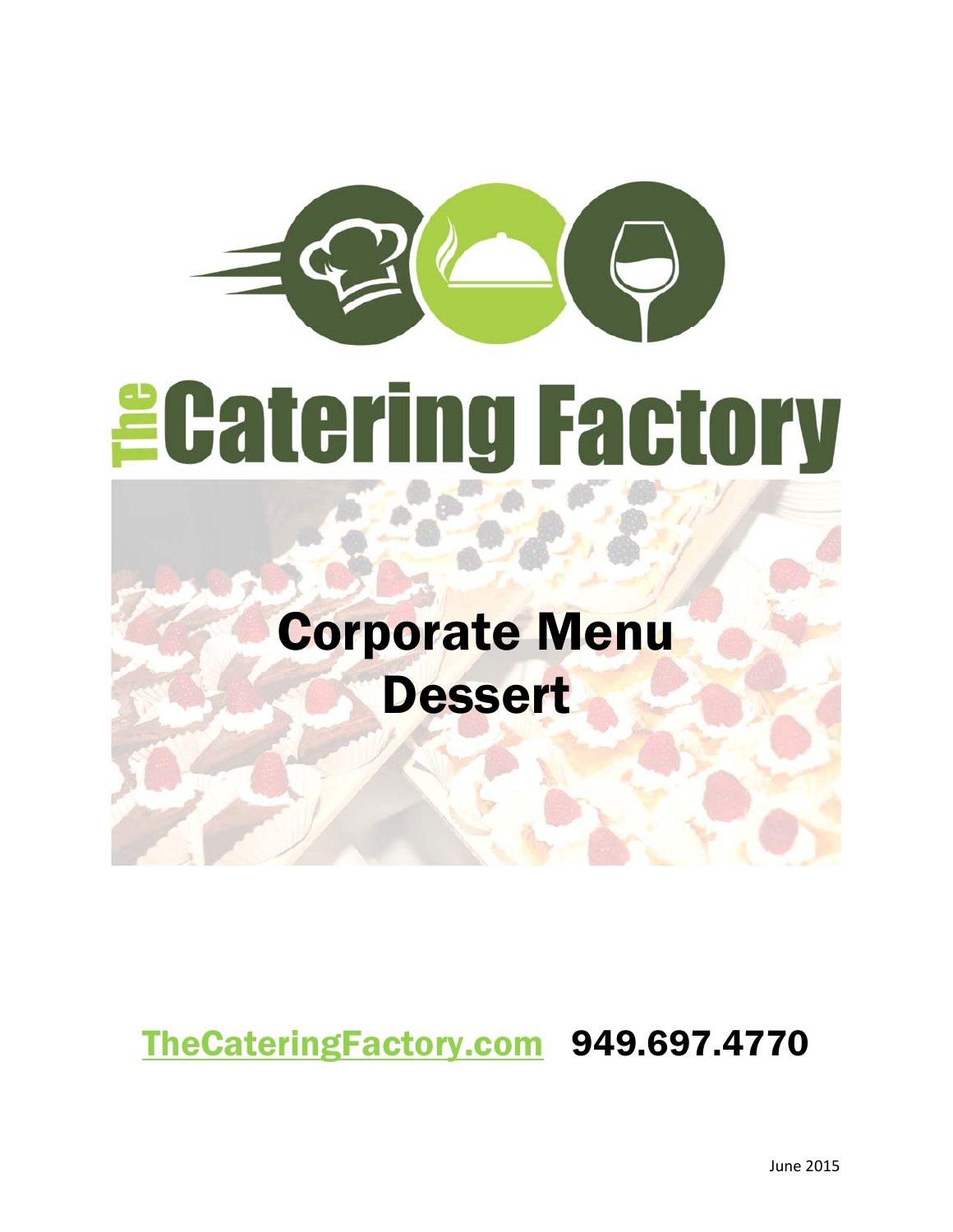

# Desserts

Chocolate Pudding with Fresh Strawberries \$3.75 each

Our Classic Tiramisu \$3.25 each

Tres Leches Cake \$3.75 each

Rice Pudding \$2.25 each

Caramel Custard Flan \$3.75 each



Assorted Home Made Cookies \$1.50 each

Rectangular Apple Tart \$2.25

Argentinean Masa Fina (Assorted Petit Fours) \$1.25 each

Brownies \$1.50 each

Carrot Cake \$2.75 each

NY Style Cheesecake \$2.50 each



Additional Variety Available

Custom Menus Always Available Menu prices subject to change without notice

www.TheCateringFactory.com 949.697.4770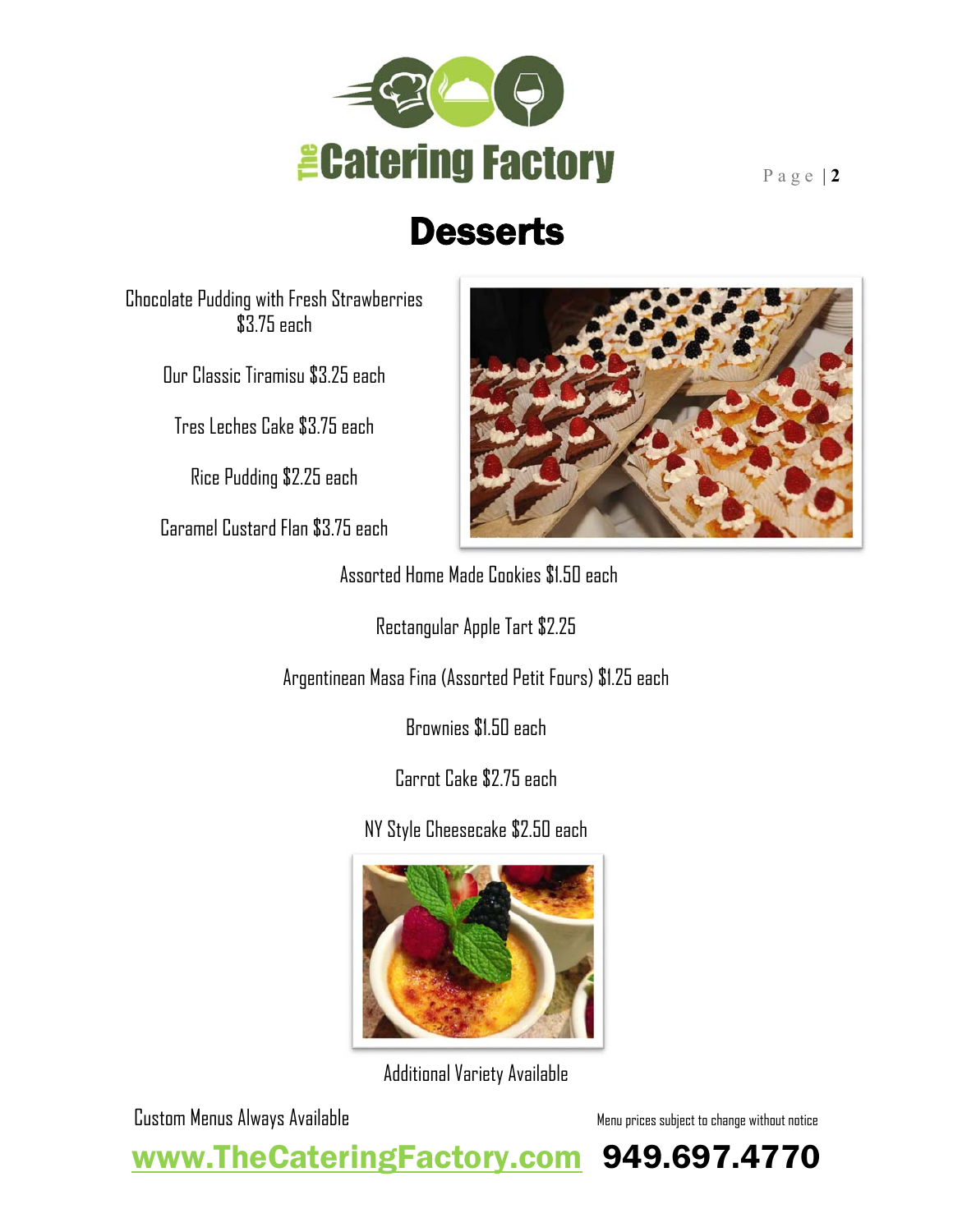

## **Desserts**

### **Assorted Cup Cakes \$4.50 each**

All of our cupcakes have their own unique look and they are all stuffed with yummy fillings

**Red velvet** Cake with Cream Cheese Mousse

### **Yellow Cake with Chocolate Frosting**

**Double Fudge Chocolate** Dark Chocolate Cake with Dark Chocolate Mousse and Dark Chocolate Icing

**Lemon Passion Fruit** White cake with lemon filling and passion fruit icing



**Sweet Lilikoi** White Cake with Raspberry Passion Fruit

**S'more** Graham Cracker Sponge, Milk Chocolate Cremeux, Toasted Marshmallow Topping

**Cookies N' Cream**Dark Chocolate Cake, Cookies and Cream, Oreo Cookies

**Coffee Caramel Crunch** Devil's Food Cake, Coffee Caramel Crunch Mousse, Coffee Icing

**Peanut Butter Banana** Peanut Butter Cake, banana Crème Légère, Peanut Butter Icing

**Strawberries & Cream**Vanilla Cake, Chunky Strawberry Vanilla Crème, Vanilla Crème Légère Icing

**Raspberry & Chocolate** Dark Chocolate Cake, Homemade Organic Raspberry Jam

Custom Menus Always Available Menu prices subject to change without notice

www.TheCateringFactory.com 949.697.4770